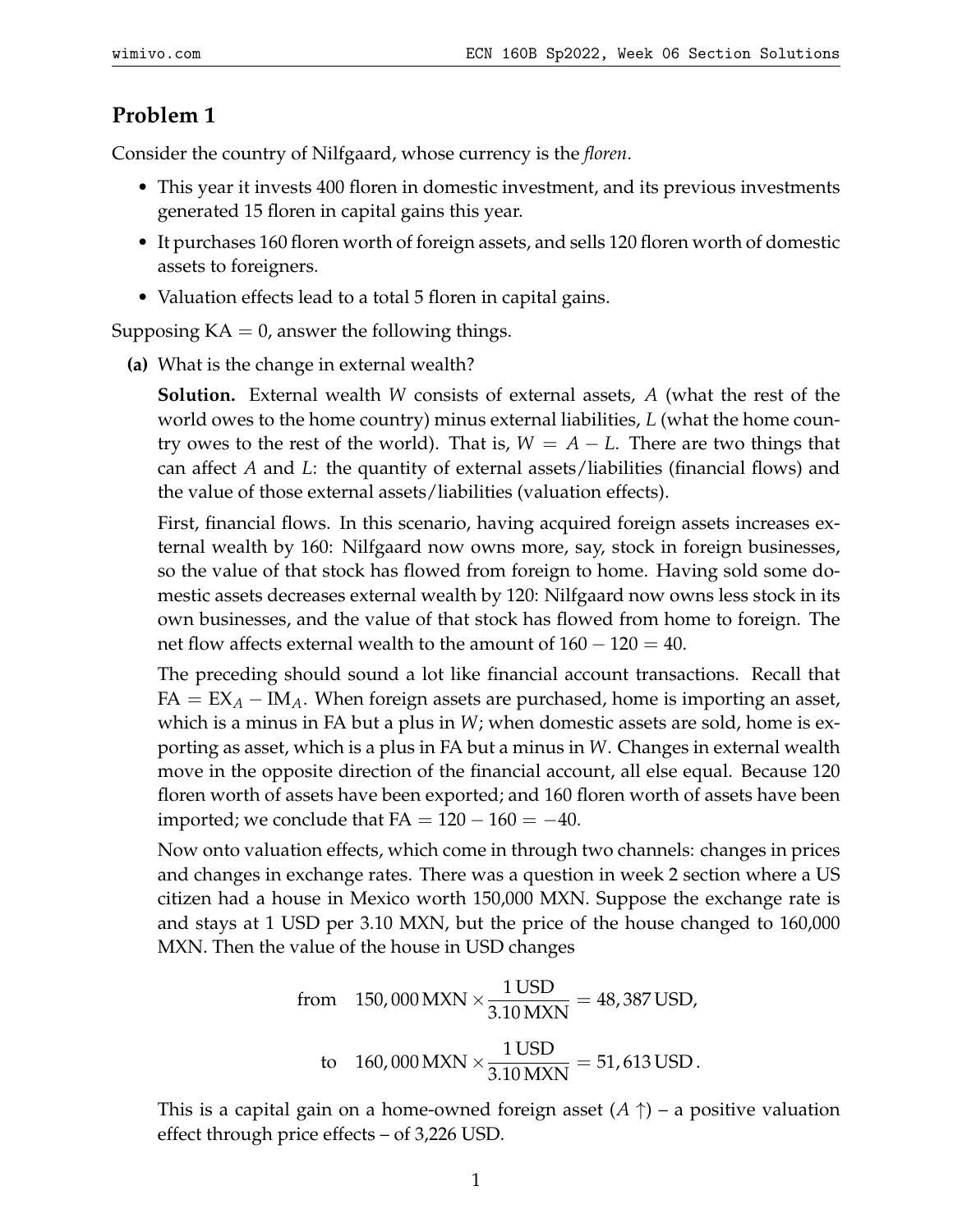If the price of the house remained at 150,000 MXN but the USD appreciated from 1 USD per 3.10 MXN to 1 USD per 5.64 MXN, then the value of that home-owned foreign asset in USD changes

from 150,000 MXN 
$$
\times \frac{1 \text{ USD}}{3.10 \text{ MXN}} = 48,387 \text{ USD},
$$
  
to 150,000 MXN  $\times \frac{1 \text{ USD}}{5.64 \text{ MXN}} = 26,596 \text{ USD}.$ 

This is a capital loss on a home-owned foreign asset  $(A \downarrow)$  – a negative valuation effect through exchange rate effects – of 21,791 USD. Extend the same logic to foreignowned home assets (i.e. changes in *L*).

The 5 floren in valuation effects means that, overall, the foreign assets owned by home have gained more value than the home assets owned by foreigners. So the total change in external wealth is

$$
\Delta W = -FA + \text{valuation effects}
$$

$$
= 40 + 5
$$

$$
= 45 \text{ floren.}
$$

**(b)** What is the current account?

**Solution.** We know that  $CA + FA + KA = 0$ , and it follows that  $-FA = CA + KA$ . Since  $KA = 0$ , it follows that  $CA = 40$  floren. This is a current account surplus: expenditure on goods and services is less than what their income resources could allow. Letting VE denote valuation effects, we can write more generally

$$
\Delta W = CA + KA + VE.
$$

**(c)** What is the total change in wealth?

**Solution.** Total wealth is domestic wealth plus external wealth, big surprise. Domestic wealth increases by 400 floren from investing in new home capital (like a new home factory); and by the 15 floren in home capital gains (which is a domestic valuation effect). So the total change in wealth is  $45 + (400 + 15) = 460$  floren.

**(d)** What is the amount of domestic savings?

**Solution.** In an open economy,  $S - I = CA$ . We can again interpret this as saying that the CA represents *unspent income*: if CA is positive, then *S* > *I*, so more is being saved. Anyway,

$$
S = CA + I = 40 + 400 = 440
$$
 floren.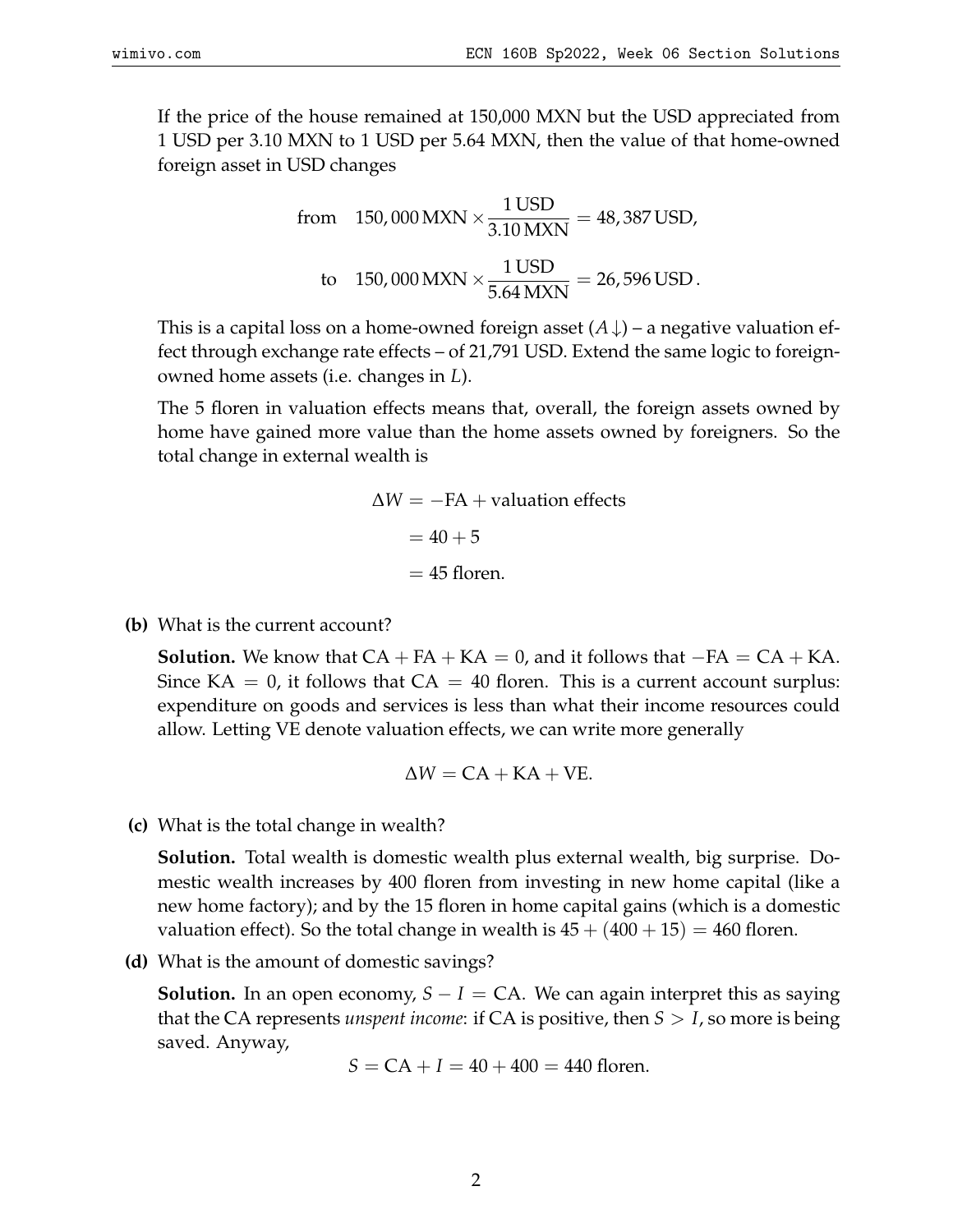## **Problem 2 (Sample Midterm 2, Question 3)**

Suppose that in a typical year, a country produces  $Q = 50$  output with  $C = 50$  and  $I = G = 0$ . The country has no initial wealth, and the world interest rate is  $r^* = 10$ %.

(a) There is an unexpected drop in output in year  $t = 0$ , so output falls to 39 and is then expected to return to 50 in every future year. If the country desires to smooth consumption, how much should it borrow in period  $t = 0$ ? What will the new level of consumption be from then on?

**Solution.** With zero initial wealth, the long-run budget constraint (LRBC) is

$$
PV(Q) = PV(C) + PV(I) + PV(G),
$$

which says that expenditure, when all is said and done, must equal production. The idea is that flows-in of resources have to equal flows-out of resources over time.

Output is hit with a negative shock and drops to 39 in period 0, and then rebounds to 50 for every subsequent period forever. Because the world interest rate is 10%, it follows that the present value of output is

$$
PV(Q) = 39 + \left[\frac{50}{1.10} + \frac{50}{1.10^2} + \frac{50}{1.10^3} + \dots\right]
$$

$$
= 39 + \left[\frac{50}{0.10}\right]
$$

$$
= 539.
$$

Refer to week 1 problem 4d for a refresher on calculating present values if needed.

Since we're told  $I = G = 0$ , the LRBC only requires  $PV(C) = PV(Q) = 539$ . In words: there's 539 worth of resources (in present value terms) that can be divvied up and devoted to consumption in some way over time. For example, they could consume 539 in period  $t = 0$  (by borrowing a ton), and then never consume anything ever again because all of their future resources must be devoted to paying back that initial huge loan. Seems extreme. Or they could consume 39 in period  $t = 0$  and 50 in every subsequent period.

Or they could divide up that 539 equally over each period: they could *smooth* consumption. Indeed, people typically would rather reduce consumption by a little bit indefinitely than take a really huge hit to consumption this year.

Which is to say, we need to find some constant value of *C* such that taking the present value of that *C* over all periods equals 539. In maths, we need to solve

$$
C + \left[ \frac{C}{1.10} + \frac{C}{1.10^2} + \frac{C}{1.10^3} + \ldots \right] = C + \left[ \frac{C}{0.10} \right] = 539,
$$

which can be solved for  $C = 49$ .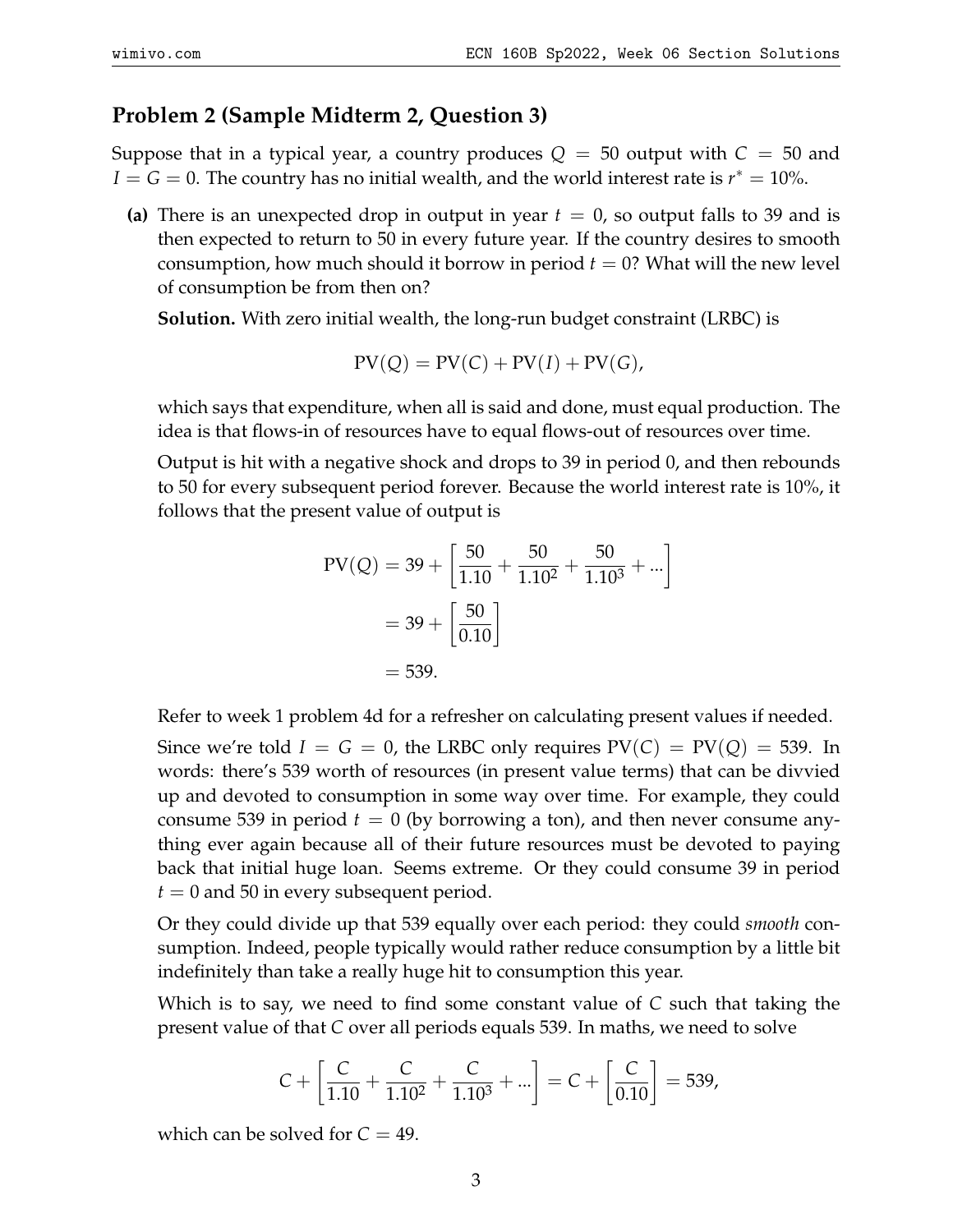In response to the period  $t = 0$  drop of output by 11, the country borrows in period 0 so that it's consumption only falls to 49 (instead of falling to 39). The loan has to be paid back in future periods, so consumption is indefinitely reduced by 1 each year.

There's a little formula that can be used to calculate the change in consumption,

$$
\Delta C = \begin{bmatrix} r^* \\ \hline 1 + r^* \end{bmatrix} \Delta Q \quad \Longrightarrow \quad \Delta C = \begin{bmatrix} 0.10 \\ \hline 1.10 \end{bmatrix} (-11) = -1.
$$

I won't derive this formula (it's in the book), but notice that the fraction  $r^*/(1+r^*)$ is increasing in *r* ∗ . Mathematically, when *r* ∗ is large, ∆*C* will be closer to ∆*Q*. The interpretation is intuitive: there will be a bigger change in *C* when it costs a lot to borrow, because consumption smoothing (through borrowing) becomes relatively expensive via large future interest payments.

Let's conclude. In period *t* = 0, output will be 39 and consumption will be 49. That extra 10 consumption must have been imported, so  $TB = -10$ . Funding that extra 10 consumption comes from borrowing in period  $t = 0$ , requiring  $FA = 10$  as the country exports e.g. home bonds to fund those imports. It follows that  $CA = -10$ entirely through the trade balance.

In all subsequent periods, consumption is now always 1 lower than its previous level of 50. Think about it: 10 is borrowed in period  $t = 0$ , and the interest rate is 10%, so every subsequent period the country has to pay back  $(0.10)10 = 1$ . Ergo the indefinite reduction of future consumption by 1 every year, which becomes income of the foreign country, technically NFIA =  $-1$ . And in all future years, 50 is produced but only 49 is consumed, so that must mean the remaining 1 is exported to another country (which is how the interest payment is funded):  $TB = 1$ , and therefore  $CA = 0$  with nothing going on in the financial account.

Finally, notice that the present value of the trade balance is

$$
PV(TB) = -10 + \left[\frac{1}{0.10}\right] = 0.
$$

Short-run deviations from exporting and importing balance out to zero eventually.

|               | 0     | 1           | $\overline{2}$ | 3    | PV  |
|---------------|-------|-------------|----------------|------|-----|
| Q             | 39    | 50          | 50             | 50   | 539 |
| $\mathcal{C}$ | 49    | 49          | 49             | 49   | 539 |
| TB            | $-10$ | 1           | 1              | 1    | 0   |
| <b>NFIA</b>   | 0     | $^{\rm -1}$ | $-1$           | $-1$ |     |
| CA            | $-10$ | 0           | 0              | 0    |     |
| FA            | 10    | 0           | 0              | 0    |     |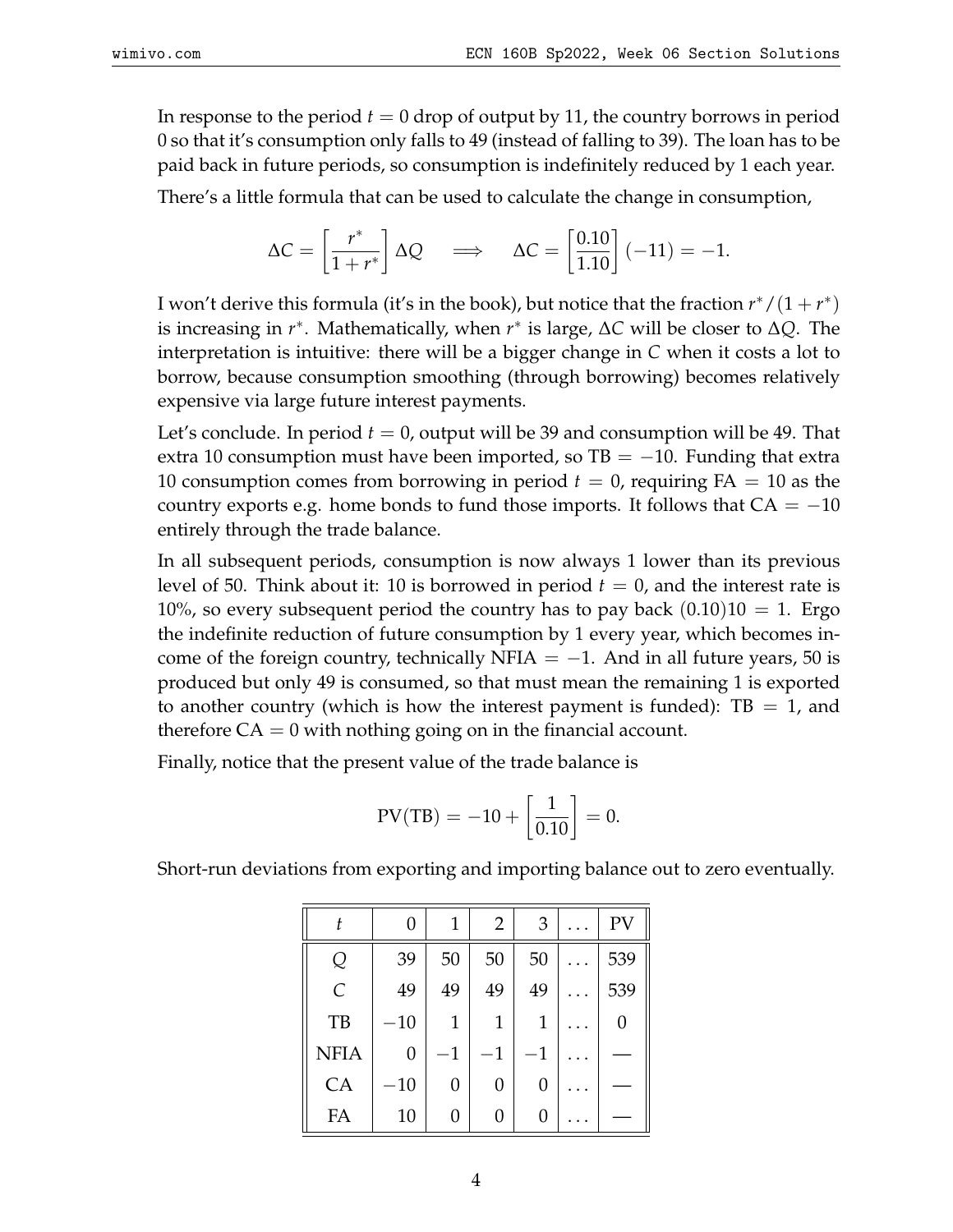**(b)** There is an unexpected war in year *t* = 0, which costs 11 units and is predicted to last one year. If the country desires to smooth consumption, how much should it borrow in year  $t = 0$ ? What will the new level of consumption be from then on?

**Solution.** There is no shock to output, so the present value of output is

$$
PV(Q) = 50 + \left[\frac{50}{0.10}\right] = 550.
$$

There is no investment expenditure, so the long-run budget constraint only requires

$$
PV(C) + PV(G) = PV(Q) = 550.
$$

The war is (thought to be) a one-time government expenditure in period  $t = 0$ , so  $PV(G) = 11$ . Therefore we must have

$$
PV(C) + 11 = 550 \implies PV(C) = 539.
$$

In words: there's 539 worth of resources (in present value terms) that can be divvied up and devoted to consumption in some way over time. This sounds familiar.

Consumption smoothing satisfies

$$
C + \left[\frac{C}{0.10}\right] = 539 \implies C = 49.
$$

Same thing in the previous part: there was a one-time shock that reduced period  $t = 0$  resources available for consumption by 11 units; but in order to smooth consumption, people would rather borrow now and slightly reduce future consumption indefinitely. There is analogous formula,

$$
\Delta C = -\left[\frac{r^*}{1+r^*}\right] \Delta G \quad \Longrightarrow \quad \Delta C = -\left[\frac{0.10}{1.10}\right] (11) = -1.
$$

Let's conclude. In period  $t = 0$ , output will be 50, consumption will be 49, government spending will be 11, so total expenditure will be 60. That extra 10 consumption must have been imported, so  $TB = -10$ . Funding that extra 10 consumption comes from borrowing in period  $t = 0$ , requiring  $FA = 10$  as the country exports e.g. home bonds to fund those imports. It follows that  $CA = -10$  entirely through the trade balance.

In all subsequent periods, consumption is now always 1 lower than its previous level of 50. This is because 10 is borrowed in period  $t = 0$ , and the interest rate is 10%, so every subsequent period the country has to pay back  $(0.10)10 = 1$ . Ergo the indefinite reduction of future consumption by 1 every year, which becomes income of the foreign country, technically NFIA  $= -1$ . And in all future years, 50 is produced but only 49 is consumed, so that must mean the remaining 1 is exported